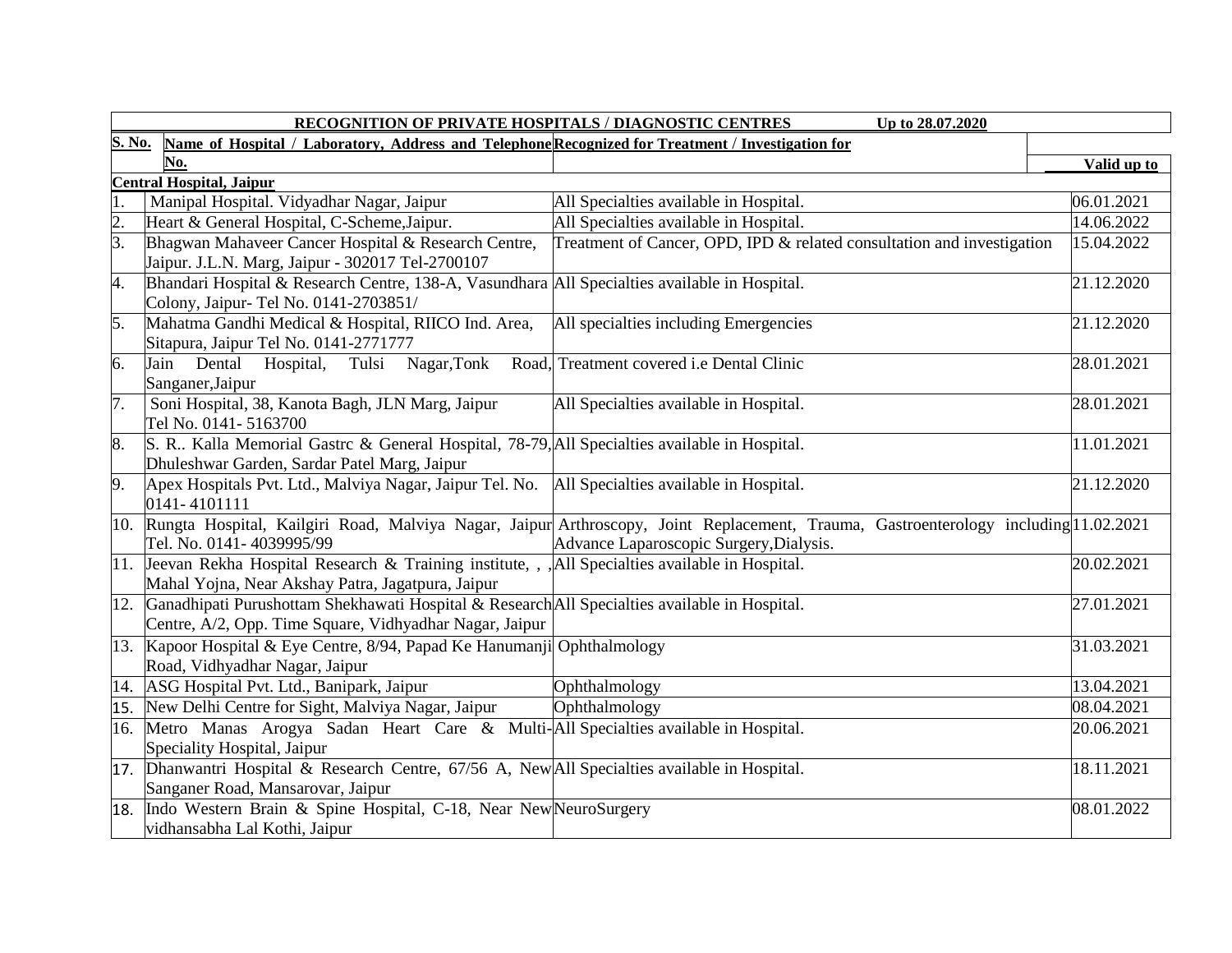|     | 19. Narayana Multi-speciality Hospital, Sector-28, Kumbha All Specialties available in Hospital.   |                                                                                     | 28.05.2022 |
|-----|----------------------------------------------------------------------------------------------------|-------------------------------------------------------------------------------------|------------|
|     | Marg, Pratap Nagar, Jaipur                                                                         |                                                                                     |            |
| 20. | Dr. Virendra Laser Phaco Surgery Centre                                                            | Ophthalmology                                                                       | 16.01.2022 |
| 21. | Amar Medical & Research Centre,<br>Kiran                                                           | Path, All Specialties available in Hospital.                                        | 27.11.2021 |
|     | Mansarovar, Jaipur                                                                                 |                                                                                     |            |
| 22. | Marudhar Hospital, Khatipura Road, Jaipur                                                          | All Specialties available in Hospital.                                              | 22.12.2021 |
| 23. | J. P. Eye Hospital, B-14 Lal Kothi, Tonk Road, Jaipur                                              | Ophthalmology                                                                       | 16.04.2022 |
| 24. | Abhishek Hospital, B-III, Moti Doongri Road Jaipur                                                 | All Specialties available in Hospital.                                              | 03.02.2022 |
| 25. | Jaipur Hospital, Gopalpura, Mahaveer Nagar, Jaipur                                                 | All Specialties available in Hospital.                                              | 14.05.2022 |
| 26. | Adinath ENT & General Hospital, Tilak Nagar, Jaipur                                                | ENT Specialty and all available facilities.                                         | 15.12.2021 |
| 27. | Jaipur National University Institute for Medical Sciences All specialties including Emergencies    |                                                                                     | 16.06.2022 |
|     | and Research Centre, Jagatpura, Jaipur                                                             |                                                                                     |            |
|     | 28. Royal Eye Care & Research Centre, Adarsh Nagar, Jaipur Exclusively Eye Hospital                |                                                                                     | 13.02.2021 |
|     | 29. Krishna Heart & General Hospital, Gopalpura Bye pass, All Specialties available in Hospital.   |                                                                                     | 07.02.2021 |
|     | Nirman Nagar, Jaipur                                                                               |                                                                                     |            |
|     | 30. Vyoti Nursing Home Pvt. Ltd., Road No. 04, VKIA ,Jaipur All Specialties available in Hospital. |                                                                                     | 24.01.2021 |
| 31. | Kabra Eye Hospital, Jamuna Nagar, Sodala, Jaipur                                                   | <b>Exclusively Eye Hospital</b>                                                     | 24.01.2021 |
| 32. | Anand Hospital & Eye Centre, C-Scheme, Jaipur                                                      | <b>Exclusively Eye Hospital</b>                                                     | 18.12.2021 |
| 33. | Global Heart & General Hospital Pvt. Jaipur                                                        | All Specialties available in Hospital.                                              | 27.11.2021 |
| 34. | Metro Manas Arogya Sadan Heart Care & Multi-specialty All Specialties available in Hospital.       |                                                                                     | 20.06.2021 |
|     | Hospital, Jaipur                                                                                   |                                                                                     |            |
|     | 35. Tagore Hospital & Research institute, Mansarovar, Jaipur                                       | All Specialties available in Hospital.                                              | 28.01.2021 |
| 36  | Sarda Nursing Home, C -Scheme, Jaipur                                                              | <b>Exclusively Eye Hospital</b>                                                     | 02.04.2021 |
| 37  | Jain Eye Clinic & Hospital, Adarsh Nagar, Jaipur                                                   | <b>Exclusively Eye Hospital</b>                                                     | 09.04.2021 |
| 38  | Jain ENT Hospital, 23-24, Satya Vihar Colony, Lalkothi, Treatment covered i.e ENT specialty        |                                                                                     | 20.12.2021 |
|     | Jaipur Tel No. 0141-2740845/40368                                                                  |                                                                                     |            |
| 39  | Nims Medical college & Hospital, NHC, Jaipur                                                       | All specialties including Emergencies                                               | 20.12.2021 |
| 40. | Sparsh Hospital, Sanganer, Jaipur                                                                  | All specialties including Emergencies                                               | 22.01.2022 |
| 41. | Fortis Escort Hospital, JLN Marg, Jaipur                                                           | All specialties including Emergencies                                               | 06.02.2022 |
| 42  | K. C. Memorial Eye Hospital, Malviya Nagar, Jaipur                                                 | <b>Exclusively Eye Hospital</b>                                                     | 07.01.2022 |
| 43  | Sadhna Hospital, Khatipura, Road, Jaipur                                                           | All specialties including Emergencies                                               | 17.06.2022 |
| 44  | Agarwal Eye Hospital Civil Line, Jaipur                                                            | <b>Exclusively Eye Hospital</b>                                                     | 29.06.2022 |
| 45  | DKM X-Ray & Diagnostic Centre, Lata Circle, Jaipur                                                 | Outsource of special Laboratory investigations which are not availble in 26.08.2021 |            |
|     |                                                                                                    | CH/JP                                                                               |            |
|     | 46 Siddharth CT Scan & Imaging Centre, Jaipur.                                                     | CT &MRI of all types and all parts                                                  | 18.08.2021 |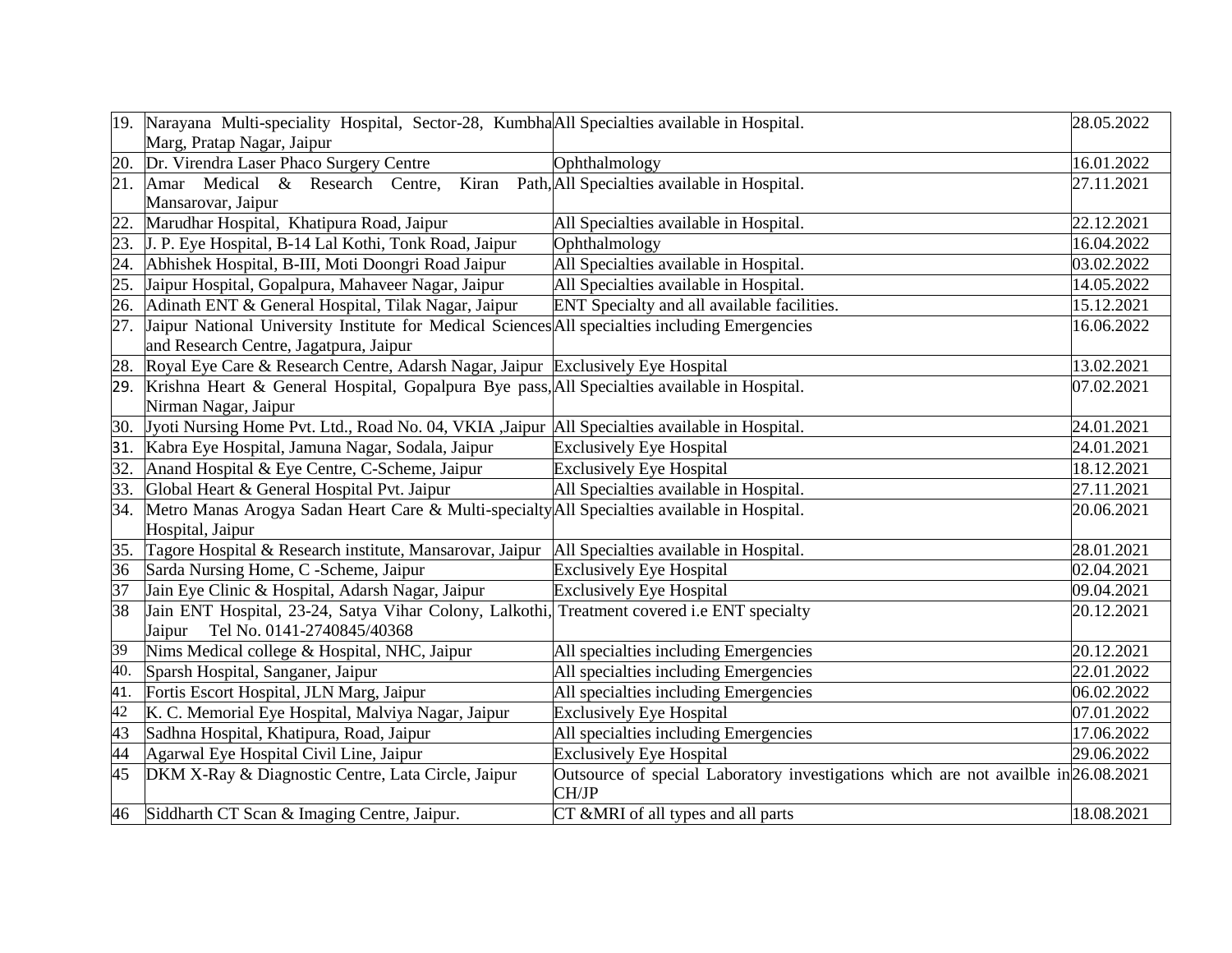| 47  | Vardhman Scanners & Imagers Pvt. Ltd., Jaipur                                                                      | CT & MRI of all types and all parts                                                                       | 16.08.2021        |
|-----|--------------------------------------------------------------------------------------------------------------------|-----------------------------------------------------------------------------------------------------------|-------------------|
| 48  | Healthcare Global Enterprises Ltd. Mansarovar, Jaipur                                                              | Outsource of special Laboratory investigations which are not availble in 20.08.2021<br>CH/JP              |                   |
| 49  | Reliable Diagnostic Centre Pvt. Ltd, Malviya Nagar,<br>Jaipur                                                      | Outsource of special Laboratory investigations which are not availble in 06.02.2022<br>CH/JP              |                   |
| 50  | Dr. Goyal Path Lab. Imaging Centre, New Sanganer Road, USG, Sonography, CT scan, MRI, Digital X-ray, OPG<br>Jaipur |                                                                                                           | 24.09.2021        |
| 51  | Veda Advanced Diagnostic & Research centre, Gopalpura USG, Sonography, CT scan, 2D ECHO<br>Bypass, Jaipur          |                                                                                                           | 11.09.2021        |
| 52  | Kiran Diagnostic & Research centre, Opp. SMS, Jaipur                                                               | USG, Sonography, CT scan, MRI                                                                             | 03.09.2021        |
|     | <b>Ajmer Division</b>                                                                                              |                                                                                                           |                   |
| 53. | Gheesibai Mittal Memorial Hospital & Research Centre,<br>Pushkar Road, Ajmer.Tel - 0145-238348 / 238349,           | All multispecialty services including OPD, Investigations indoor<br>Treatment, and Emergencies Treatment. | 17.01.2022        |
|     | 54. Kshetrapal Hospital & Research Centre, Ajmer                                                                   | All multispecialty services including OPD, Investigations<br>Treatment, and Emergencies Treatment.        | indoor 31.12.2020 |
|     | 55. Dr. Vijay ENT Hospital, Ajmer.                                                                                 | All multispecialty services including<br>OPD, Investigations<br>Treatment, and Emergencies Treatment.     | indoor 30.09.2021 |
| 56. | Gheesibai Mittal Memorial Hospital & Research Centre,,<br>Pushkar Road, Ajmer.Tel - 0145-238348                    | Pathological / Radiological                                                                               | 30.09.2020        |
| 57. | Deepmala Pagarani Hospital & Research Centre,<br>Adarsh Nagar, Ajmer.                                              | Pathological / Radiological                                                                               | 30.09.2020        |
| 58  | Shree Rana Diagnostics, Ajmer                                                                                      | Pathological                                                                                              | 30.09.2020        |
| 59  | Shagun Diagnostic Center, Ajmer                                                                                    | Radiological                                                                                              | 30.09.2020        |
| 60  | Medicanter Diagnostic Center, Ajmer                                                                                | Radiological                                                                                              | 30.09.2020        |
| 61  | Siddharth CT & MRI Center, Ajmer                                                                                   | Radiological                                                                                              | 30.09.2020        |
| 62  | Sigma Diagnostic Center, Ajmer                                                                                     | Radiological                                                                                              | 30.09.2020        |
| 63  | RM M Global Hospital Trauma Centre, Telheti, Abu<br>Road, District - Sirohi.                                       | Pathological / Radiological.                                                                              | 27.06.2022        |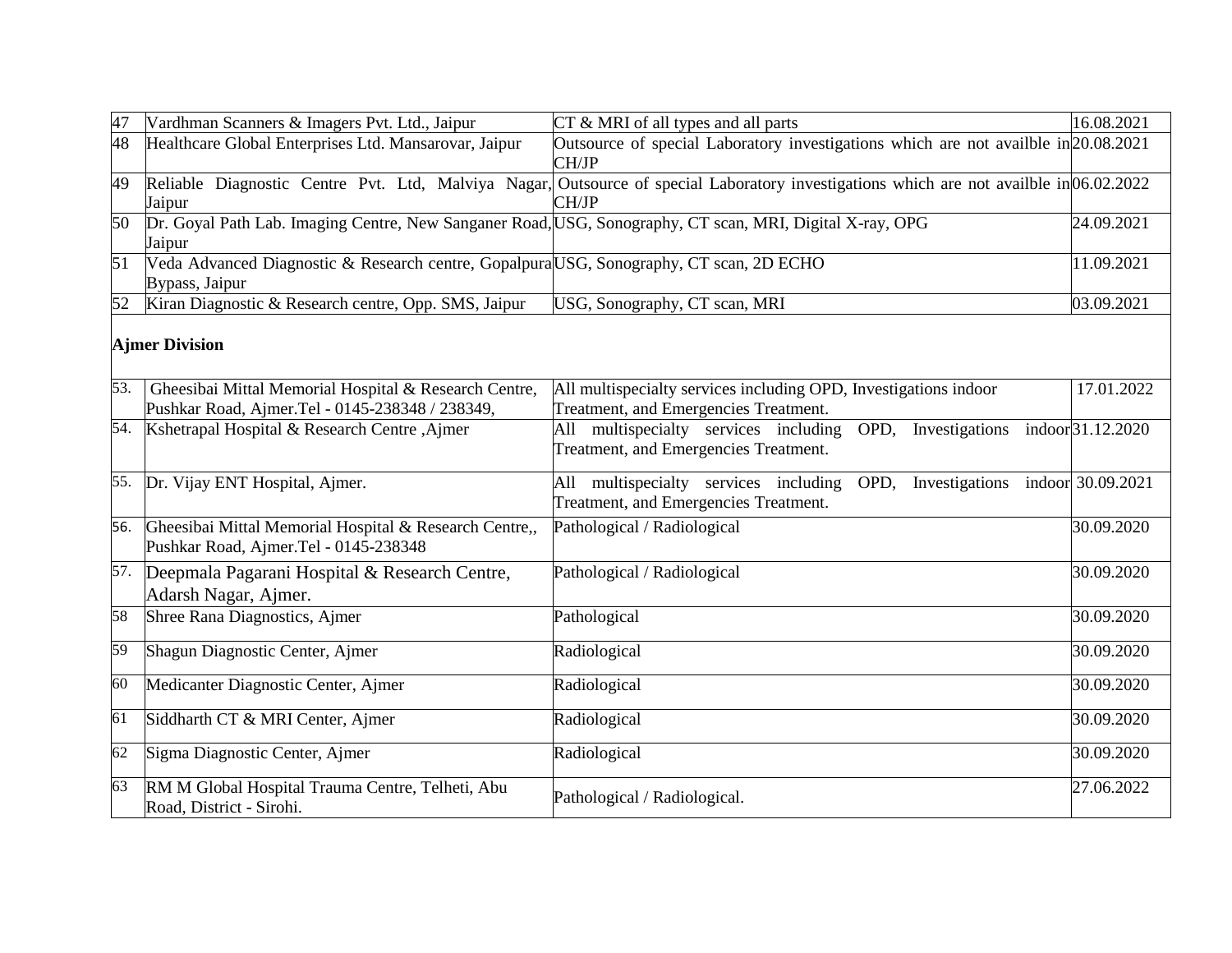| 64              | Geetanjali Medical college & Hospital, Udaipur                                                                                                            | Multispeciality Treatment, and Emergencies                                                                                                                                                                                                                                                                                                                                                                                                                                                       | 31.05.2021   |
|-----------------|-----------------------------------------------------------------------------------------------------------------------------------------------------------|--------------------------------------------------------------------------------------------------------------------------------------------------------------------------------------------------------------------------------------------------------------------------------------------------------------------------------------------------------------------------------------------------------------------------------------------------------------------------------------------------|--------------|
| 65              | GBH American Hospital, Udaipur - 313001.                                                                                                                  | Critical care and Emergencies                                                                                                                                                                                                                                                                                                                                                                                                                                                                    | 31.01.2021   |
| 66              | Jeevan Sonography Center, Udaipur                                                                                                                         | Pathological                                                                                                                                                                                                                                                                                                                                                                                                                                                                                     | 31.05.2022   |
| 67              | <b>GBH</b> American Hospital, Udaipur                                                                                                                     | Pathological / Radiological.                                                                                                                                                                                                                                                                                                                                                                                                                                                                     | 31.05.2022   |
| 68              | Geetanjali Medical college & Hospital, Udaipur                                                                                                            | Pathological / Radiological                                                                                                                                                                                                                                                                                                                                                                                                                                                                      | 31.05.2022   |
|                 | <b>Bikaner Division</b>                                                                                                                                   |                                                                                                                                                                                                                                                                                                                                                                                                                                                                                                  |              |
| 69              | Bikaner. 0151-2210151, 2210152, 2210153.                                                                                                                  | Kothari Hospital & Research Institute, Gajner Road, Critical care including ICU / ICCU, Emergency Obstetrics & Gynaecology, Nephrology<br>including Haemodialysis, Orthopaedics including Emergency, Orthopedic Surgery &<br>Trauma cases, Neuro-Surgeries including Spinal Surgeries and emergency of Neuro-<br>Surgery, Paediatrics cases including paediatric & Neonatal ICU, Urology, Gastroenterology<br>including ERCP, Endoscopy & related procedures & ENT procedures including Surgery. | 28.10.2020   |
| $\overline{70}$ | ASG Hospital Pvt. Ltd., Bikaner                                                                                                                           | Ophthalmology                                                                                                                                                                                                                                                                                                                                                                                                                                                                                    | 07.01.2022   |
| $\overline{71}$ | Swasthyam, Medical College Circle, Sadul Ganj, Bikaner                                                                                                    | Pathological, Radiological -MR1 & CT Scan, PET Scan, Special<br>Investigations.                                                                                                                                                                                                                                                                                                                                                                                                                  | 03.09.2020   |
| $\overline{72}$ | Jeevan Raksha Hospital, Sadul Ganj, Bikaner                                                                                                               | Pathological, Radiological -MR1 & CT Scan, PET Scan, Special<br>Investigations.                                                                                                                                                                                                                                                                                                                                                                                                                  | 03.09.2020   |
| 73              | <b>Bikaner</b>                                                                                                                                            | Kothari Medical & Research Institute, Bangla Nagar, Pathological, Radiological -MR1 & CT Scan, PET Scan, Special<br>Investigations.                                                                                                                                                                                                                                                                                                                                                              | 03.09.2020   |
|                 | <b>Jaipur Division</b>                                                                                                                                    |                                                                                                                                                                                                                                                                                                                                                                                                                                                                                                  |              |
| 74              | Chungi Circular Road, Rewari- 123401                                                                                                                      | Metro Umkal Hospital & Heart Institute, Dharuhera Emergency, critical care and related investigation, Cardiology<br>associated investigation, Dialysis $\&$ associated investigation                                                                                                                                                                                                                                                                                                             | & 08.08.2020 |
| $\overline{75}$ | Katta Hospital, Baswa Road, Bandikui                                                                                                                      | General medicine, General surgery, Obsterics & Gynecology, Paediatrics, 28.05.2022<br>facilities. (Blood investigations)                                                                                                                                                                                                                                                                                                                                                                         |              |
|                 | <b>Jodhpur Division</b>                                                                                                                                   |                                                                                                                                                                                                                                                                                                                                                                                                                                                                                                  |              |
| 76              | Goyal Hospital & Research Centre, Residency Road, All Multi-Specialties including Emergencies<br>Jodhpur - 342003Tel - 0291-2432144, 2434144, 2625933.    |                                                                                                                                                                                                                                                                                                                                                                                                                                                                                                  | 05.09.2020   |
| $\overline{77}$ | Medipulse Hospital, E-4, MIA, Bassni Phase-II, Opp. All Multi-Specialties including Emergencies<br>AIIMS Hospital, Jodhpur-05                             |                                                                                                                                                                                                                                                                                                                                                                                                                                                                                                  | 31.08.2020   |
| 78              | Amit Cat Scan Centre Pvt. Ltd., Jalori Gate, Jodhpur                                                                                                      | CT/MRI/igital X- Ray & Sonography investigation                                                                                                                                                                                                                                                                                                                                                                                                                                                  | 23.12.2021   |
| 79              | Goyal Hospital & Research Centre, Residency Road, CT/MRI/igital X-Ray & Sonography investigation<br>Jodhpur - 342003Tel - 0291-2432144, 2434144, 2625933. |                                                                                                                                                                                                                                                                                                                                                                                                                                                                                                  | 23.12.2021   |